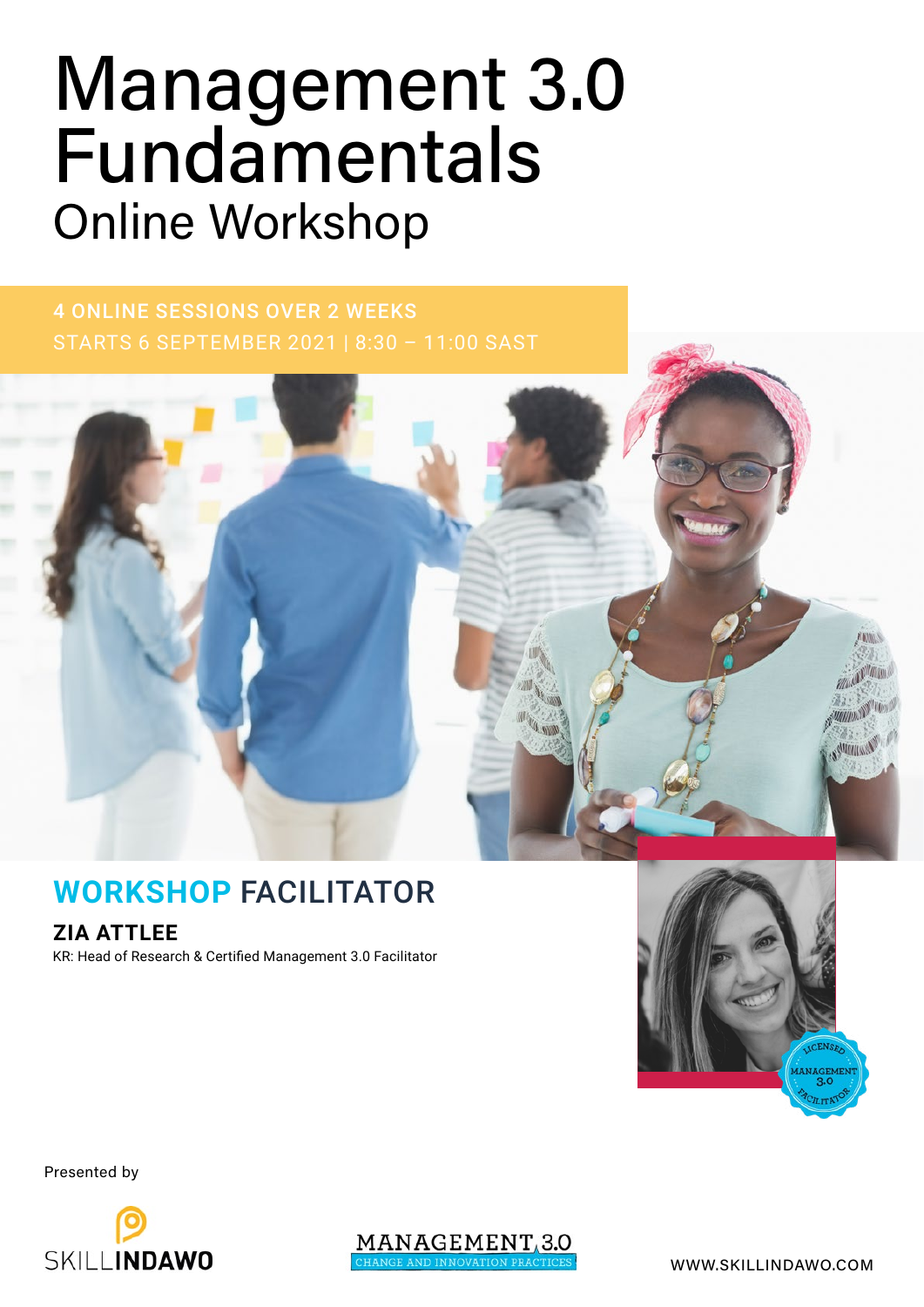#### **About the Event**

Learn the basics of Management 3.0 during this ten hours online course. The Management 3.0 Fundamentals Online Workshop contains the most valuable practices and modules related to Management 3.0 and Remote Leadership. By attending the workshop attendees will understand the basics of Management 3.0, and also how to manage remote teams.

The topics in this workshop will be interesting for team leads, managers, leaders, agile coaches, scrum masters, project managers and especially those who are working in remote environments.

#### **Contents**

In the Management 3.0 Fundamentals Online Workshop you will learn about the basics of Management 3.0, with a focus on practices that are useful in remote teams. Modules covered in this workshop are:

| <b>MANAGEMENT AND LEADERSHIP</b>                                                                                                                                                                                                                                                                                                                                            | PRINCIPLES OF MANAGEMENT 3.0                                                                                                                                                                                                                                                                                                                                                                                                                                                                                                       |  |  |  |
|-----------------------------------------------------------------------------------------------------------------------------------------------------------------------------------------------------------------------------------------------------------------------------------------------------------------------------------------------------------------------------|------------------------------------------------------------------------------------------------------------------------------------------------------------------------------------------------------------------------------------------------------------------------------------------------------------------------------------------------------------------------------------------------------------------------------------------------------------------------------------------------------------------------------------|--|--|--|
| During this module we unpack the common challenges of<br>management around the world, and the necessity of good<br>management in any organisation.                                                                                                                                                                                                                          | In this module the 5 principles of Management 3.0 are covered:<br>#1 Engaging people and their interactions<br>#2 Improving the system<br>#3 Helping to make all clients happy<br>#4 Managing the system, not the people<br>#5 Co-creating work                                                                                                                                                                                                                                                                                    |  |  |  |
|                                                                                                                                                                                                                                                                                                                                                                             |                                                                                                                                                                                                                                                                                                                                                                                                                                                                                                                                    |  |  |  |
| <b>COMPLEXITY THINKING</b>                                                                                                                                                                                                                                                                                                                                                  | <b>MOTIVATION AND ENGAGEMENT</b>                                                                                                                                                                                                                                                                                                                                                                                                                                                                                                   |  |  |  |
| This module lays the foundation for the following themes.<br>It explains why traditional linear thinking is not appropriate<br>in today's world and why it should be replaced by thinking in<br>complex adaptive systems.                                                                                                                                                   | During this module managers will learn why employee<br>motivation is important, they will learn how to motivate<br>employees and how they as leaders can increase employee<br>engagement. Questions such as what are the key drivers<br>of engagement and how to keep employees engaged and<br>involved will be answered through theory and activities such<br>as playing Moving Motivators.                                                                                                                                       |  |  |  |
|                                                                                                                                                                                                                                                                                                                                                                             |                                                                                                                                                                                                                                                                                                                                                                                                                                                                                                                                    |  |  |  |
| <b>DELEGATION AND EMPOWERMENT</b>                                                                                                                                                                                                                                                                                                                                           | <b>REMOTE TEAMS</b>                                                                                                                                                                                                                                                                                                                                                                                                                                                                                                                |  |  |  |
| This module will help managers to create the conditions for<br>successful, self-organised teams. Managers will learn how<br>to create empowerment and autonomy, distribute effective<br>authorisation and decision-making in the organisation<br>and grow relationships based on trust. Concrete practices<br>discussed include delegation poker and delegation boards.     | This module looks at how we can manage remote teams<br>and how to make them successful. We discuss ways to<br>improve communication and we look into the characteristics<br>of remote meetings as well as the pitfalls of hybrid meetings.<br>You'll learn how to facilitate great remote meetings and to<br>manage remote teams and discuss the working out loud<br>technique. Last but not least, you'll get a list of best-in-class<br>remote working tools and power tips from the Management 3.0<br>Team to start right away. |  |  |  |
|                                                                                                                                                                                                                                                                                                                                                                             |                                                                                                                                                                                                                                                                                                                                                                                                                                                                                                                                    |  |  |  |
| <b>BETTER FEEDBACK</b>                                                                                                                                                                                                                                                                                                                                                      | <b>SUCCESS AND FAILURE</b>                                                                                                                                                                                                                                                                                                                                                                                                                                                                                                         |  |  |  |
| This module offers the importance of giving actionable<br>feedback as well as a way to overcome the often awkward<br>nature of giving feedback in a constructive way. Attendees will<br>be provided with a powerful and alternative method to provide<br>constructive feedback to the traditional sandwich method<br>(saying something nice, then something not so nice and | This module will enable attendees to better assess success<br>and failure of projects/ experiments and how the team can<br>celebrate learning. Psychological safety is discussed as an<br>critical factor in creating safe-to-fail environments where<br>learning is optimal.                                                                                                                                                                                                                                                      |  |  |  |

ending on a positive note) which is often ineffective.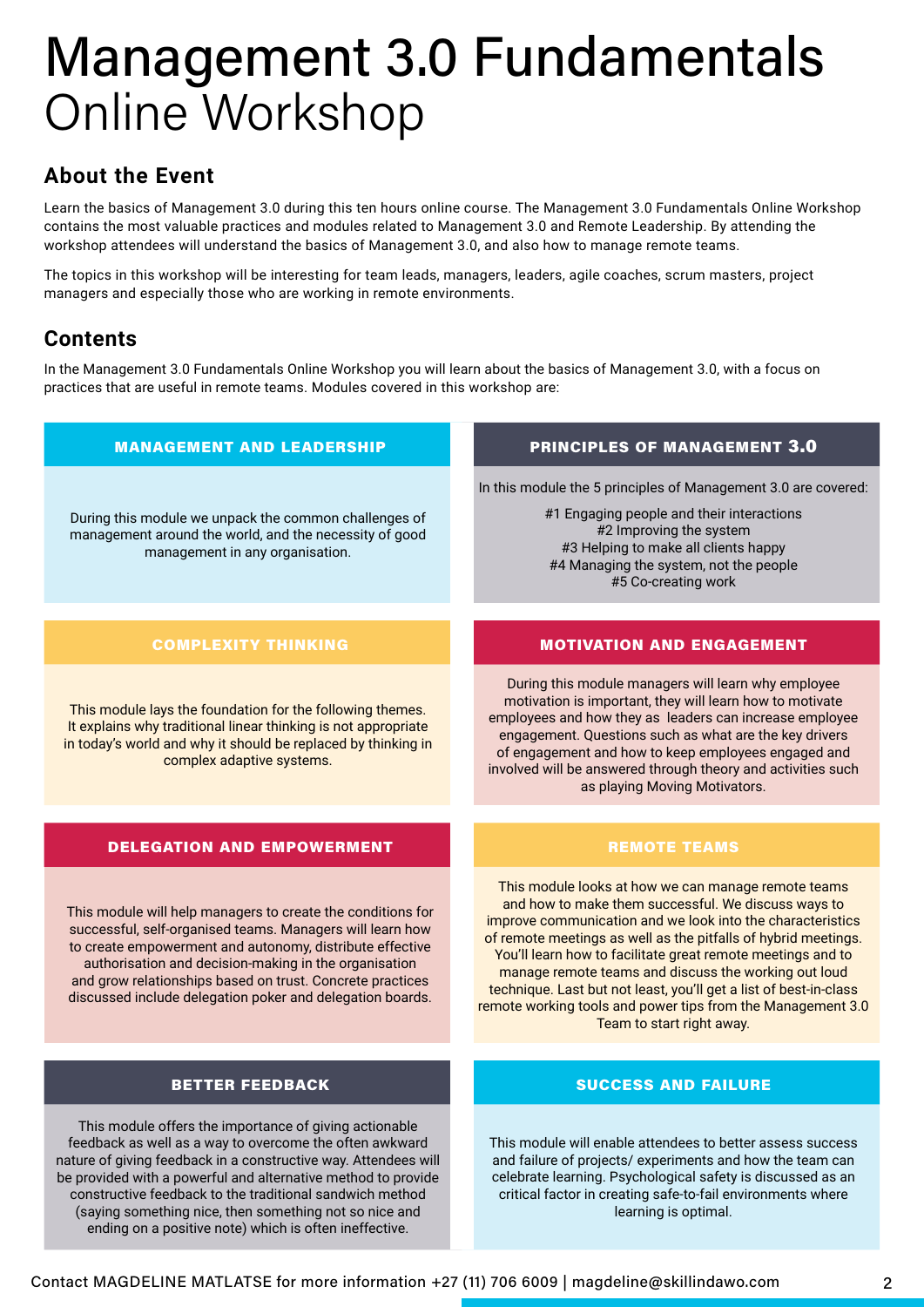### **Certificate of attendance**



After the workshop each attendee will receive an international Management 3.0 Fundamentals Online Workshop certificate, all the workshop materials, games, tools, a complimentary e-book, additional resources and unlimited support from the facilitator.

### **Workshop Requirements**



#### strong internet connection

## **Workshop Rating**

Rating from past attendees who attended the Management 3.0 public workshop: 9.6/ 10.

#### **Delivery**

Modules will be delivered via online facilitation over 2 Weeks 5 hours per week, scheduled over two days per week Total hours: 10

#### **Dates and Times**

Session 1: 6 September, 8:30 – 11:00 SAST Session 2: 7 September, 8:30 – 11:00 SAST Session 3: 13 September, 8:30 – 11:00 SAST Session 4: 14 September, 8:30 – 11:00 SAST

#### **Registration**

R6 500.00

#### **Information**

For more information or if you have any questions, feel free to get in touch with Magdeline Matlatse: magdeline@skillindawo.com | +27 11 706 6009



### **ZIA ATTLEE**

Zia is a certified Management 3.0 facilitator and completed her training in the Netherlands where Management 3.0 originated. She is skilled in knowledge creation, career development, organisational development, coaching and facilitation. She holds a Master of Management specialising in Business and



Executive Coaching from Wits Business School and is a registered Psychometrist. She currently heads up the Research division at KR and plays an active role in the KR L&D, HR Directors and HR Communities. Zia also supervises students on the MBA and MMBEC programmes at Wits Business School. Prior to overseeing KR Research, Zia was the Head of the Centre for Career Advancement at KR and Manager: Psychometric Advisory Services at JvR Africa Group.

### ESSENTIAL READING FROM KR PUBLISHING

## [MANAGING ORGANISATIONS DURING THE COVID-19 VORTEX](https://kr.co.za/product/managing-organisations-during-the-covid-19-vortex-ebook/)

*Managing Organisations During the COVID-19 Vortex* is a comprehensive book to help leaders navigate their organisation through the Coronavirus crisis. From managing day-today practicalities, to scenario planning and sense-making, this book offers guidelines from over 20 leading experts to help executives deal with their most pressing challenges.





[AVAILABLE NOW IN PDF E-FORMAT AT WWW.KR.CO.ZA](https://kr.co.za/product/managing-organisations-during-the-covid-19-vortex-ebook/)

#### Contact MAGDELINE MATLATSE for more information +27 (11) 706 6009 | magdeline@skillindawo.com 3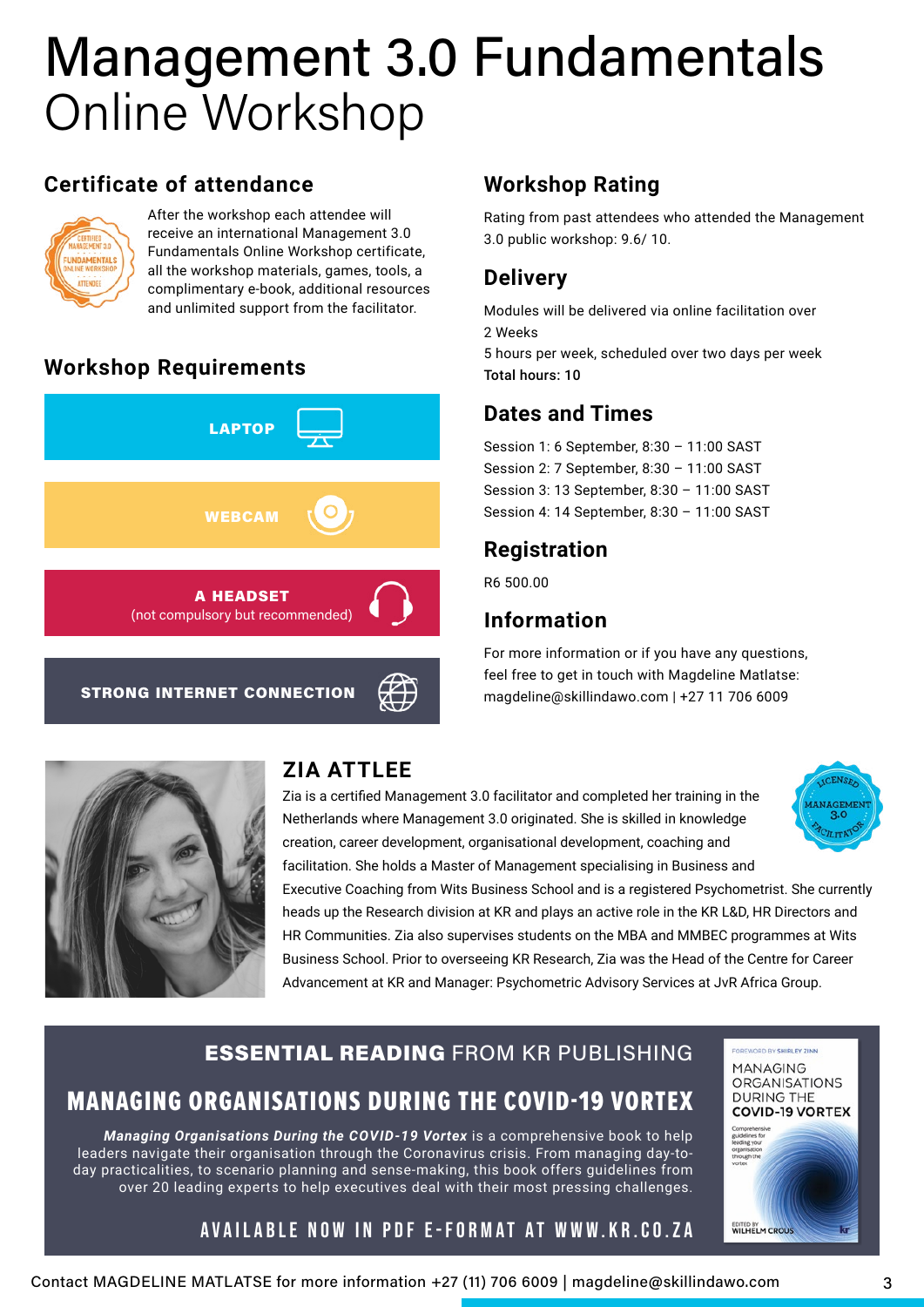#### **REGISTRATION INFORMATION**

**2021**

MANAGEMENT 3.0 FUNDAMENTALS ONLINE WORKSHOP **R6 500.00** 

**Minimum of 5 people and maximum of 12 people per workshop**

#### **HOW TO REGISTER**

SKILL INDAWO WEBSITE www.skillindawo.com

**EMAIL** Email completed form to: magdeline@skillindawo.com **PHONE** Magdeline Matlatse: +27 (11) 706 6009

#### **SPECIAL OFFERS**

**• SPECIAL DISCOUNT** for registered **NPOs**, **small businesses** (30 / less employees) & **full-time lecturers** at universities – contact our conference department for more information!

#### **TERMS AND CONDITIONS OF REGISTRATION**

Payment must be received before the event takes place. Skills Indawo reserves the right to refuse admission where evidence of payment cannot be shown.

**Confirmation of booking •** If you have not received confirmation, in writing, of your booking before the event, please contact us on +27 (11) 706 6009 to confirm that we have received your registration.

**Something has come up and you can't attend •** If you cannot make it to the event, you have several options (the below options need to be received in writing):

- You may send a substitute delegate in your place, please inform the Customer Care Department of the new name for registration purposes. No additional charges will be applicable for substitutions.
- You may transfer at no extra charge to another event, provided you do so in writing at least 10 working days before the event. Transfers within the 10 working days will be charged an administration fee of 20%
- You may cancel your registration, in writing, up to 10 working days before the event takes place. Cancellations inside of 10 days will be liable for the full fee
- Unfortunately, no refund or credit can be given to delegates who do not attend without giving prior notice
- Registrations received during the 10 working days before the event date, will not be excluded from any terms & conditions

In the event of unforeseen circumstances Skills Indawo reserves the right to change the programme content, the speakers, the venue, the date or the means of delivering the event such as live streaming and/or video recordings. Should the event be postponed, you will have the option to attend the next available date of the relevant event. The registration fee will be credited on delegate accounts, should they opt not to attend the next available date of the relevant event or in the case where an event is cancelled.

#### **PAYMENT • Payment must be received before the event takes place**

- Payments should be made to SKILL INDAWO.
- Electronic Transfer or Direct Deposit into our bank account, validated by email copy of transaction slip: FNB Account No.: 62884042327 | Branch Code: 250655 | Email: magdeline@skillindawo.com